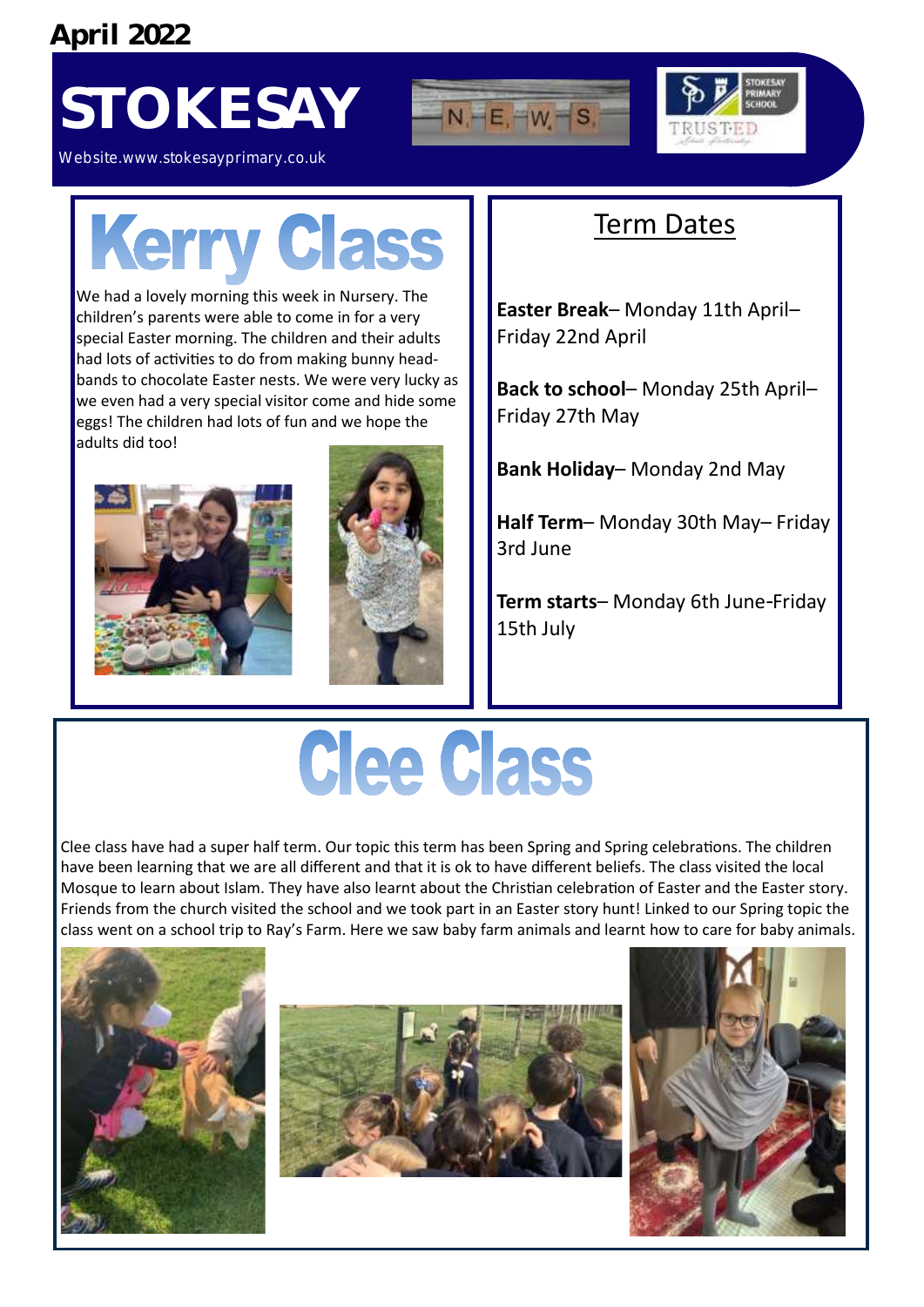#### Stokesay Primary School Phone No: 01588 672275

### **Onny Class**

Onny Class have enjoyed taking their learning outside this half term in our forest school sessions.



### **Croft Class**

In DT this half term we have designed and made our own healthy wrap! We tasted lots of different fillings and had to choose the combinations we liked the most. We had to make sure we had picked foods from the different food groups to ensure the wrap was healthy. They were delicious!



# Woolston Class

This term we have been looking at the country China. We have been cooking and tasting Chinese food and writing instructions to make Spring rolls. We have enjoyed being outside at forest schools, playing games and learning about nature. Woolston were lucky enough to go on a P.E sports festival event at Church Stretton school and won a certificate for determination. The children thoroughly enjoyed our trip to West Midland Safari park and loved seeing the animals, especially the new exhibit the Red Panda and walking through the birds. The main event though was going to the theme park and getting Mr O'Malley on the pirate ship.





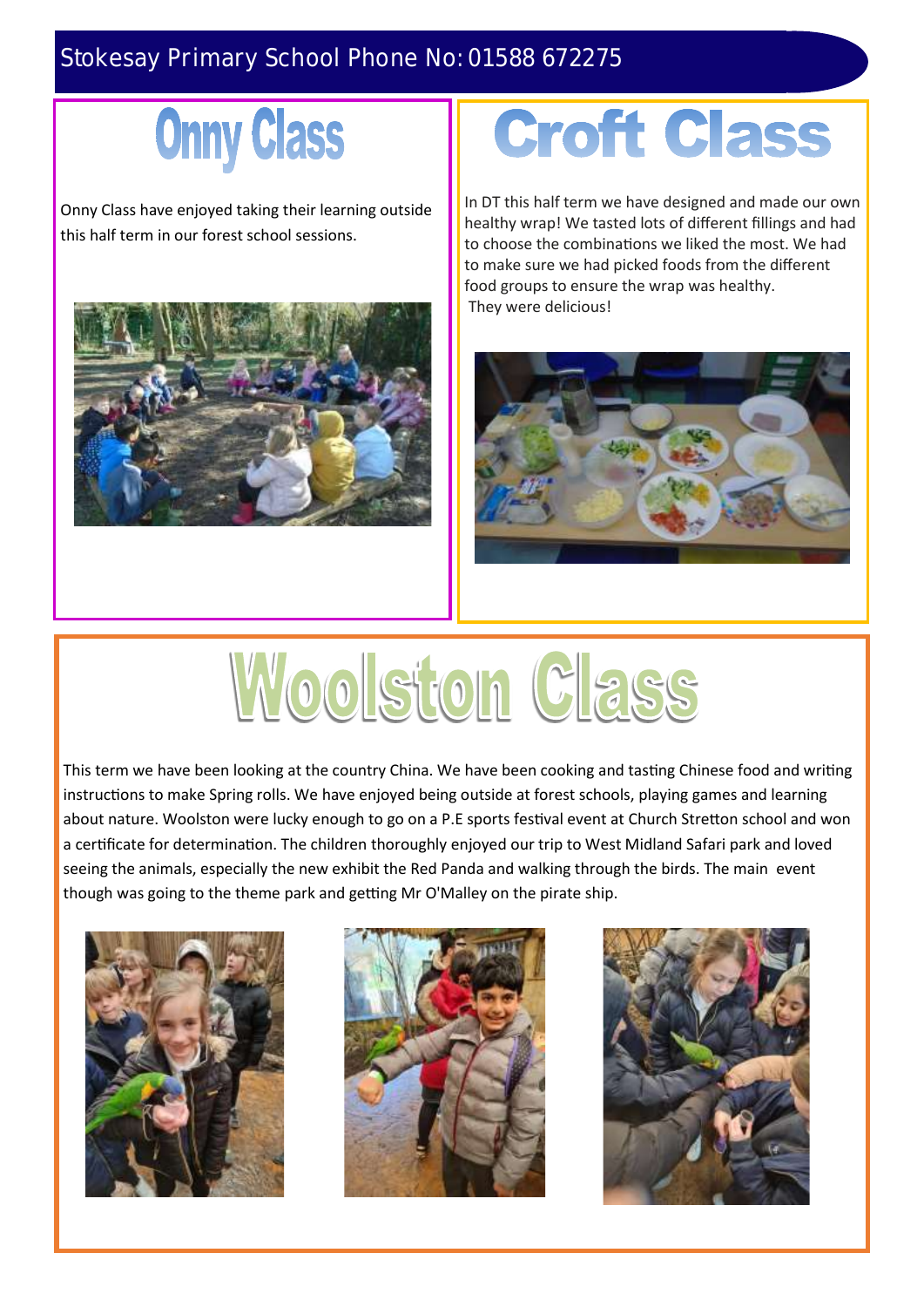#### Stokesay Primary School Phone No: 01588 672275



In Norton class, we have been finishing off our food around the world topic and had great fun tasting lots of different food from around the world, including Sushi, Olives, and Indian sweets. In science, we also planned our own experiment where we had an egg and we had to design a container that would protect our egg when it was dropped from three metres. We only had a budget of £20 to buy our materials ( not all the eggs survived).



# **Callow Class**

We have been working extremally hard in Callow class ready for our end of term assessments and the year 6 SATs. It was lovely to see lots of parents in for parents evening, if you needed to book an extra parents evening for any reason, please don't hesitate to ask.

In lessons, we have been finishing off our disaster topic and the children made some informative leaflets. We have been working scientifically conducting lots of experiments. The children had a lot of fun designing a case to product an egg from dropping.